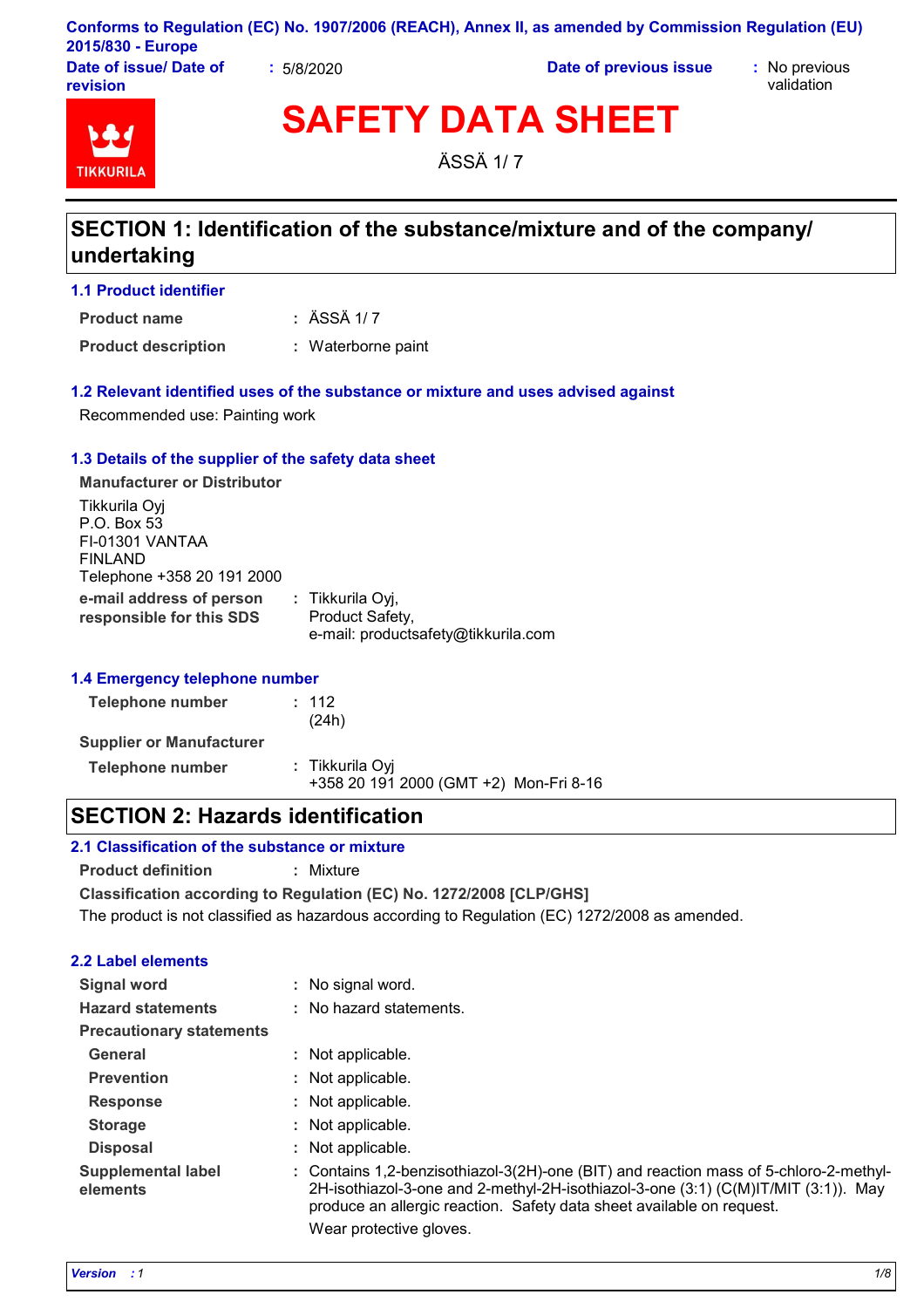*Date of previous issue No previous ÄSSÄ 1/ 7*

*validation.*

#### **Treated articles**

This product contains a biocidal product for the preservation of the product during storage. Contains C(M)IT/MIT (3:1).

#### **2.3 Other hazards**

**Other hazards which do : not result in classification** : None known.

# **SECTION 3: Composition/information on ingredients**

|                                                                                                                              |                                        |               | <b>Classification</b>                                                                                                                                                                                                 |              |
|------------------------------------------------------------------------------------------------------------------------------|----------------------------------------|---------------|-----------------------------------------------------------------------------------------------------------------------------------------------------------------------------------------------------------------------|--------------|
| <b>Product/ingredient</b><br>name                                                                                            | <b>Identifiers</b>                     | $\frac{9}{6}$ | <b>Regulation (EC) No.</b><br>1272/2008 [CLP]                                                                                                                                                                         | <b>Notes</b> |
| 1,2-benzisothiazol-3(2H)-one (BIT)                                                                                           | $EC: 220-120-9$<br>CAS: 2634-33-5      | < 0.05        | Acute Tox. 4, H302<br>Skin Irrit. 2, H315<br>Eye Dam. 1, H318<br>Skin Sens. 1, H317<br>Aquatic Acute 1, H400 (M=1)<br>Aquatic Chronic 2, H411                                                                         |              |
| reaction mass of 5-chloro-2-methyl-<br>2H-isothiazol-3-one and 2-methyl-<br>2H-isothiazol-3-one (3:1) (C(M)IT/<br>MIT (3:1)) | CAS: 55965-84-9<br>Index: 613-167-00-5 | < 0.001       | Acute Tox. 3, H301<br>Acute Tox. 2, H310<br>Acute Tox. 2, H330<br>Skin Corr. 1C, H314<br>Eye Dam. 1, H318<br>Skin Sens. 1A, H317<br>Aquatic Acute 1, H400 (M=100)<br>Aquatic Chronic 1, H410 (M=100)<br><b>EUH071</b> |              |
|                                                                                                                              |                                        |               | See Section 16 for the full<br>text of the H statements<br>declared above.                                                                                                                                            |              |

There are no additional ingredients present which, within the current knowledge of the supplier, are classified and contribute to the classification of the substance and hence require reporting in this section.

There are no additional ingredients present which, within the current knowledge of the supplier and in the concentrations applicable, are classified as hazardous to health or the environment, are PBTs or vPvBs or have been assigned a workplace exposure limit and hence require reporting in this section.

Occupational exposure limits, if available, are listed in Section 8.

Notes, if applicable, refer to Notes given in Annex VI of 1272/2008/EC.

### **SECTION 4: First aid measures**

#### **4.1 Description of first aid measures**

| General             | : In all cases of doubt, or when symptoms persist, seek medical attention. Show this<br>safety data sheet or label to the doctor if possible.                                                        |
|---------------------|------------------------------------------------------------------------------------------------------------------------------------------------------------------------------------------------------|
| Eye contact         | : Check for and remove any contact lenses. Immediately flush eyes with plenty of<br>lukewarm water, keeping eyelids open. Continue to rinse for at least 15 minutes.                                 |
| <b>Inhalation</b>   | : Remove to fresh air.                                                                                                                                                                               |
| <b>Skin contact</b> | : Wash skin thoroughly with soap and water or use recognized skin cleanser. Do<br>NOT use solvents or thinners.                                                                                      |
| Ingestion           | : If accidentally swallowed rinse the mouth with plenty of water (only if the person is<br>conscious). If significant amounts have been swallowed or if symptoms persist,<br>seek medical attention. |

#### **4.2 Most important symptoms and effects, both acute and delayed**

See Section 11 for more detailed information on health effects and symptoms.

Contains:

1,2-benzisothiazol-3(2H)-one (BIT)

reaction mass of 5-chloro-2-methyl-2H-isothiazol-3-one and 2-methyl-2H-isothiazol-3-one (3:1) (C(M)IT/MIT (3:1)) May produce an allergic reaction.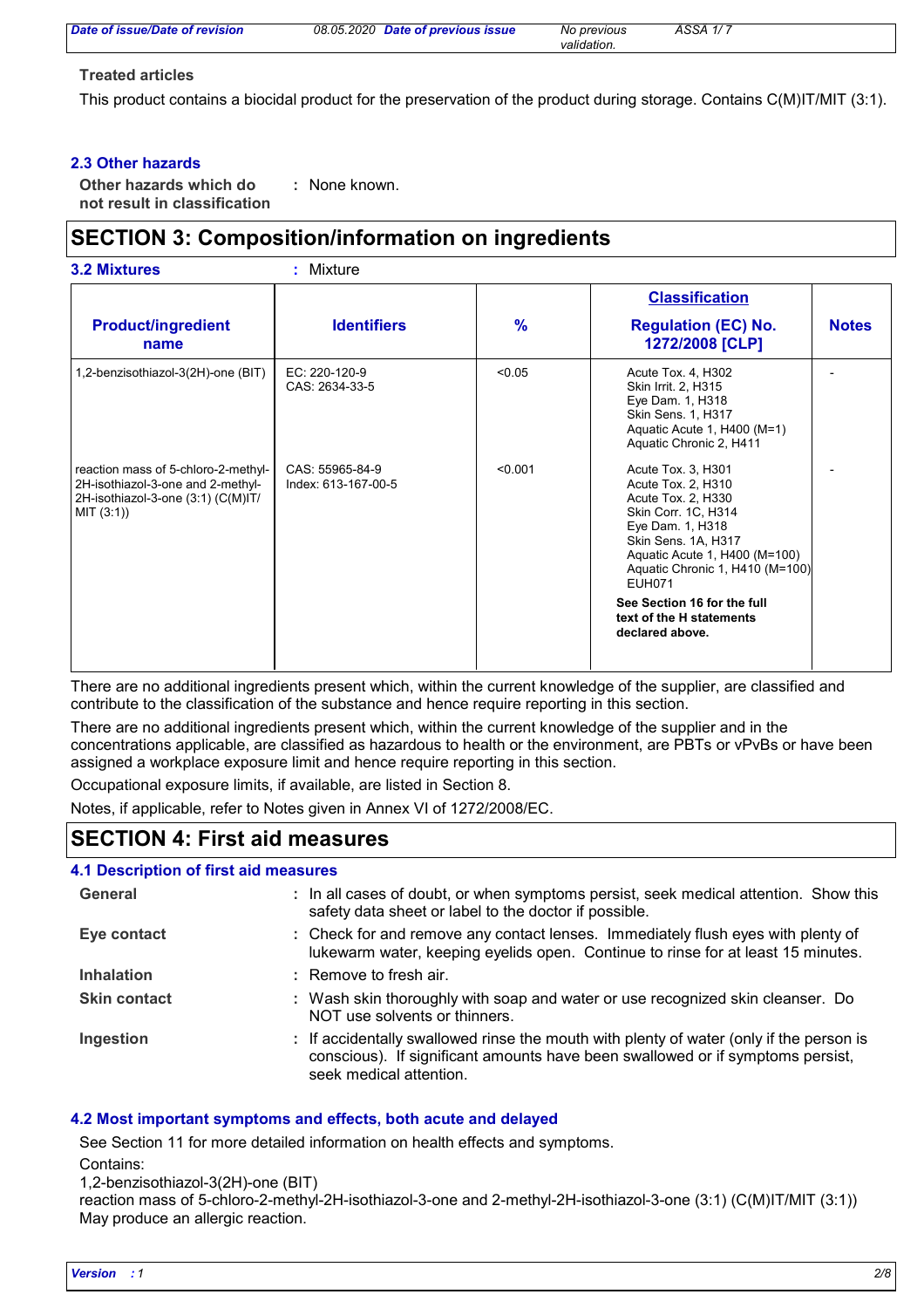*validation.*

#### **4.3 Indication of any immediate medical attention and special treatment needed**

None.

# **SECTION 5: Firefighting measures**

| 5.1 Extinguishing media<br><b>Suitable extinguishing</b><br>media | : Use an extinguishing agent suitable for the surrounding fire. Recommended:<br>Alcohol resistant foam, CO <sub>2</sub> , powders or water spray/mist.        |
|-------------------------------------------------------------------|---------------------------------------------------------------------------------------------------------------------------------------------------------------|
| Unsuitable extinguishing<br>media                                 | : Do not use a direct water jet that could spread the fire.                                                                                                   |
|                                                                   | 5.2 Special hazards arising from the substance or mixture                                                                                                     |
| <b>Hazards from the</b><br>substance or mixture                   | : This product is not classified as flammable. Fire will produce dense black smoke.<br>Exposure to decomposition products may cause a health hazard.          |
| <b>Hazardous combustion</b><br>products                           | : When exposed to high temperatures, hazardous decomposition products may be<br>produced, such as carbon monoxide and dioxide, smoke, oxides of nitrogen etc. |
| <b>5.3 Advice for firefighters</b>                                |                                                                                                                                                               |
| <b>Special protective actions</b><br>for fire-fighters            | : Use water spray to keep fire-exposed containers cool. Do not release runoff from<br>fire to drains or watercourses.                                         |

#### **Special protective : Appropriate breathing apparatus may be required. equipment for fire-fighters**

# **SECTION 6: Accidental release measures**

| <b>6.1 Personal precautions,</b><br>protective equipment and<br>emergency procedures | : Refer to protective measures listed in sections 7 and 8.                                                                                                                                                                                                               |
|--------------------------------------------------------------------------------------|--------------------------------------------------------------------------------------------------------------------------------------------------------------------------------------------------------------------------------------------------------------------------|
| <b>6.2 Environmental</b><br><b>precautions</b>                                       | : Do not allow to enter drains, water courses or soil.                                                                                                                                                                                                                   |
| <b>6.3 Methods and materials</b><br>for containment and<br>cleaning up               | : Contain and collect spillage with non-combustible, absorbent material e.g. sand,<br>earth, vermiculite or diatomaceous earth and place in container for disposal<br>according to local regulations. Preferably clean with water or detergent. Avoid using<br>solvents. |
| 6.4 Reference to other<br><b>sections</b>                                            | : See Section 1 for emergency contact information.<br>See Section 13 for additional waste treatment information.                                                                                                                                                         |

# **SECTION 7: Handling and storage**

| <b>7.1 Precautions for safe</b><br>handling                                   | : Skin contact with the product and exposure to spray mist and vapor should be<br>avoided. Avoid contact with skin and eyes. Avoid inhalation of dust from sanding.<br>See Section 8 for information on appropriate personal protective equipment. Eating,<br>drinking and smoking should be prohibited in areas where this material is handled<br>and stored. Wash hands before breaks and immediately after handling the product.                    |
|-------------------------------------------------------------------------------|--------------------------------------------------------------------------------------------------------------------------------------------------------------------------------------------------------------------------------------------------------------------------------------------------------------------------------------------------------------------------------------------------------------------------------------------------------|
| <b>7.2 Conditions for safe</b><br>storage, including any<br>incompatibilities | : Store away from direct sunlight in a dry, cool and well-ventilated area, away from<br>incompatible materials (see Section 10). Keep container tightly closed. Containers<br>that have been opened must be carefully resealed and kept upright to prevent<br>leakage. Do not store in unlabeled containers. Recommended storage temperature<br>is $+5^{\circ}$ C $+25^{\circ}$ C. Do not allow to freeze. Store in accordance with local regulations. |
| 7.3 Specific end use(s)                                                       | : None.                                                                                                                                                                                                                                                                                                                                                                                                                                                |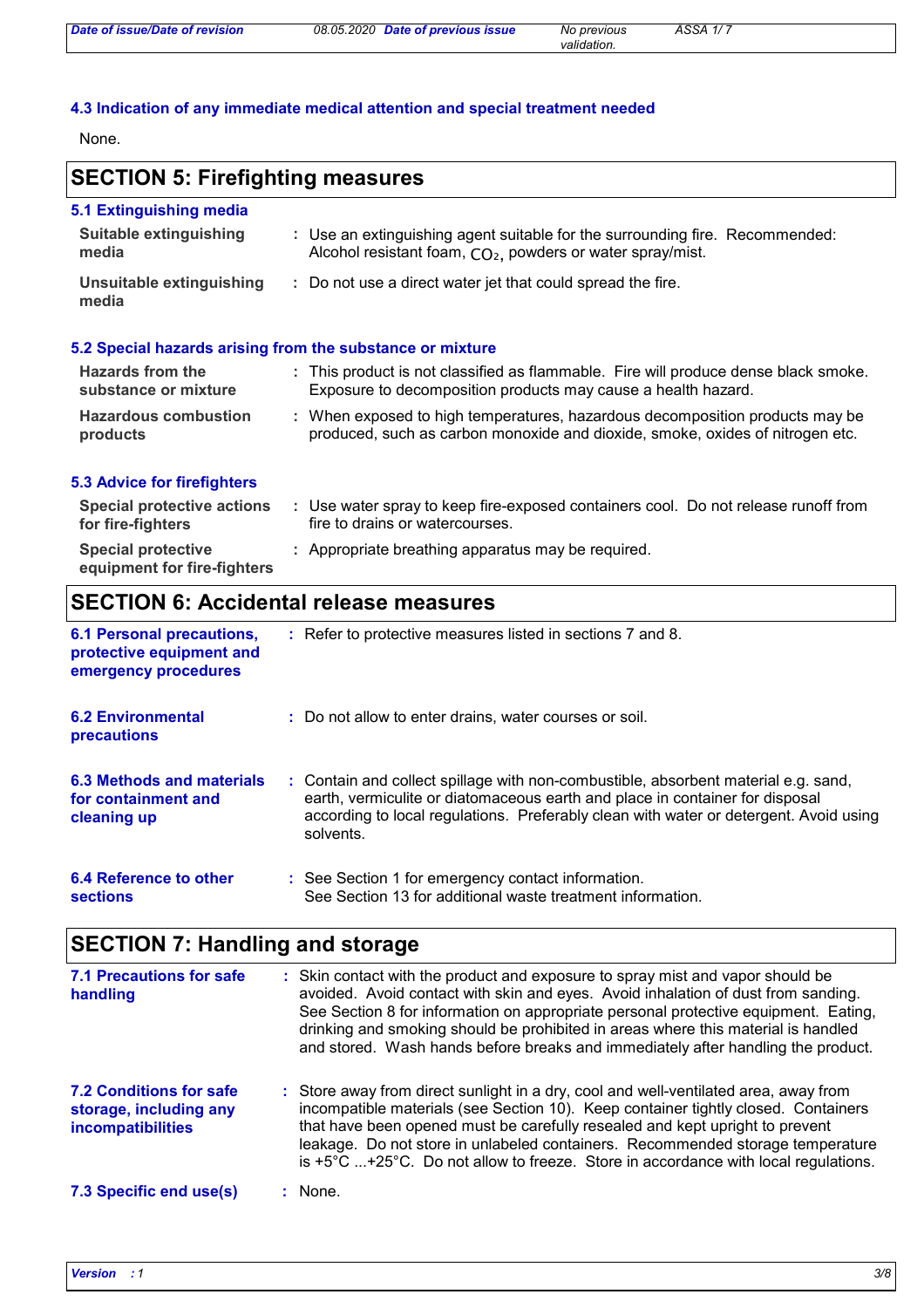# **SECTION 8: Exposure controls/personal protection**

#### **8.1 Control parameters**

**Occupational exposure limits**

No exposure limit value known.

**procedures**

Recommended monitoring : If this product contains ingredients with exposure limits, personal, workplace atmosphere or biological monitoring may be required to determine the effectiveness of the ventilation or other control measures and/or the necessity to use respiratory protective equipment.

*validation.*

#### **DNELs/DMELs**

No DNELs/DMELs available.

**PNECs**

No PNECs available.

#### **8.2 Exposure controls**

#### **Appropriate engineering controls**

Provide adequate ventilation. Comply with the health and safety at work laws.

#### **Individual protection measures**

| <b>Eye/face protection</b>    | : Safety eyewear should be used when there is a likelihood of exposure. Use safety<br>eyewear (EN166), especially during spray-application.                                                                                                                                                                                                                                                |
|-------------------------------|--------------------------------------------------------------------------------------------------------------------------------------------------------------------------------------------------------------------------------------------------------------------------------------------------------------------------------------------------------------------------------------------|
| <b>Hand protection</b>        | : Wear protective gloves. Gloves should be replaced regularly and if there is any<br>sign of damage to the glove material. The instructions and information provided by<br>the glove manufacturer on use, storage, maintenance and replacement must be<br>followed.<br>Recommended glove material (EN374):<br>> 8 hours (breakthrough time): nitrile rubber<br>Not recommended: PVA gloves |
| <b>Skin protection</b>        | : Wear appropriate personal protective clothing to prevent skin contact.                                                                                                                                                                                                                                                                                                                   |
| <b>Respiratory protection</b> | : If ventilation during spray-application is inadequate, use respirators with<br>combination filter AP, gas/dust filter (EN405:2001). Wear a respirator with type P2<br>filter during sanding (EN149:2001). Be sure to use an approved/certified respirator<br>or equivalent. Check that mask fits tightly and change filter regularly.                                                    |

### **SECTION 9: Physical and chemical properties**

#### **Physical state** Liquid. **: 9.1 Information on basic physical and chemical properties Appearance**

| Color                                                | : Various                                                                                  |
|------------------------------------------------------|--------------------------------------------------------------------------------------------|
| Odor                                                 | $:$ Mild.                                                                                  |
| <b>Odor threshold</b>                                | : Not relevant for the hazard assessment of the product.                                   |
| рH                                                   | : Not relevant for the hazard assessment of the product.                                   |
| <b>Melting point/freezing point</b>                  | $: 0^{\circ}$ C (water)                                                                    |
| Initial boiling point and<br>boiling range           | $: 100^{\circ}$ C (water)                                                                  |
| <b>Flash point</b>                                   | : $>100 °C$                                                                                |
| <b>Evaporation rate</b><br>Flammability (solid, gas) | : Not relevant due to the nature of the product.<br>: Not applicable. Product is a liquid. |
| Upper/lower flammability or<br>explosive limits      | : No flammable ingredients present.                                                        |
| Vapor pressure                                       | : 3.2 kPa [room temperature] (water)                                                       |
| <b>Vapor density</b>                                 | : Not relevant for the hazard assessment of the product.                                   |
| <b>Density</b>                                       | : 1.2 to 1.4 g/cm <sup>3</sup>                                                             |
| Solubility(ies)                                      | : Miscible in water.                                                                       |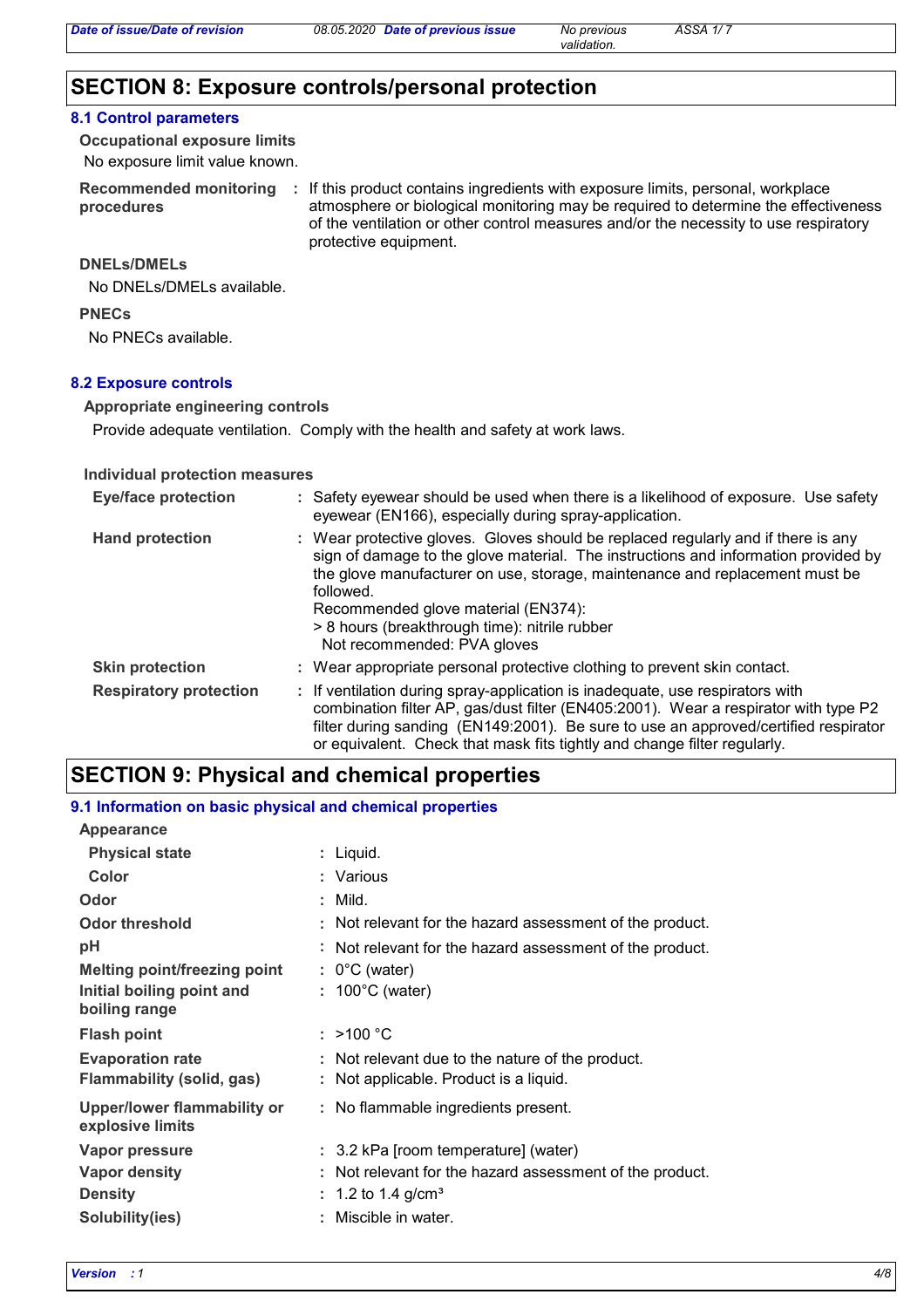| Date of issue/Date of revision                             | 08.05.2020 Date of previous issue                        | No previous<br>validation. | ÄSSÄ 1/7 |
|------------------------------------------------------------|----------------------------------------------------------|----------------------------|----------|
| Partition coefficient: n-octanol/: Not available.<br>water |                                                          |                            |          |
| <b>Auto-ignition temperature</b>                           | : Not relevant due to the nature of the product.         |                            |          |
| <b>Decomposition temperature</b>                           | : Not relevant for the hazard assessment of the product. |                            |          |
| <b>Viscosity</b>                                           | : Not relevant for the hazard assessment of the product. |                            |          |
| <b>Explosive properties</b>                                | : No explosive ingredients present.                      |                            |          |
| <b>Oxidizing properties</b>                                | : No oxidizing ingredients present.                      |                            |          |

#### **9.2 Other information**

No additional information.

| <b>SECTION 10: Stability and reactivity</b>     |                                                                                                                                                               |  |
|-------------------------------------------------|---------------------------------------------------------------------------------------------------------------------------------------------------------------|--|
| <b>10.1 Reactivity</b>                          | $\therefore$ See Section 10.5.                                                                                                                                |  |
| <b>10.2 Chemical stability</b>                  | : Stable under recommended storage and handling conditions (see Section 7).                                                                                   |  |
| 10.3 Possibility of<br>hazardous reactions      | : Under normal conditions of storage and use, hazardous reactions will not occur.                                                                             |  |
| <b>10.4 Conditions to avoid</b>                 | : Avoid extreme heat and freezing.                                                                                                                            |  |
| 10.5 Incompatible materials                     | : Keep away from the following materials to prevent strong exothermic reactions:<br>oxidizing agents<br>strong acids<br>strong alkalis                        |  |
| <b>10.6 Hazardous</b><br>decomposition products | : When exposed to high temperatures, hazardous decomposition products may be<br>produced, such as carbon monoxide and dioxide, smoke, oxides of nitrogen etc. |  |

### **SECTION 11: Toxicological information**

#### **11.1 Information on toxicological effects**

There is no testdata available on the product itself.

The product is not classified as hazardous according to Regulation (EC) 1272/2008 as amended.

Long term exposure to spray mist may produce respiratory tract irritation. Prolonged or repeated contact can defat the skin and lead to irritation, cracking and/or dermatitis.

#### **Acute toxicity**

| <b>Product/ingredient name</b>                                                                                                       | <b>Result</b> | <b>Species</b> | <b>Dose</b> | <b>Exposure</b> |
|--------------------------------------------------------------------------------------------------------------------------------------|---------------|----------------|-------------|-----------------|
| 1,2-benzisothiazol-3(2H)-<br>one (BIT)                                                                                               | ILD50 Oral    | Rat            | 1020 mg/kg  |                 |
| reaction mass of 5-chloro-<br>2-methyl-2H-isothiazol-<br>3-one and 2-methyl-2H-<br>isothiazol-3-one $(3:1)$ $(C(M))$<br>IT/MIT (3:1) | ILD50 Oral    | Rat            | 53 mg/kg    |                 |

Not classified.

#### **Irritation/Corrosion**

Not classified.

#### **Sensitization**

The product is not classified as sensitizing by skin contact, but it contains following preservatives or other biocides which may produce an allergic reaction:

1,2-benzisothiazol-3(2H)-one (BIT)

reaction mass of 5-chloro-2-methyl-2H-isothiazol-3-one and 2-methyl-2H-isothiazol-3-one (3:1) (C(M)IT/MIT (3:1)) 2-methyl-2H-isothiazol-3-one (MIT)

2,2'-dithiobis[N-methylbenzamide] (DTBMA)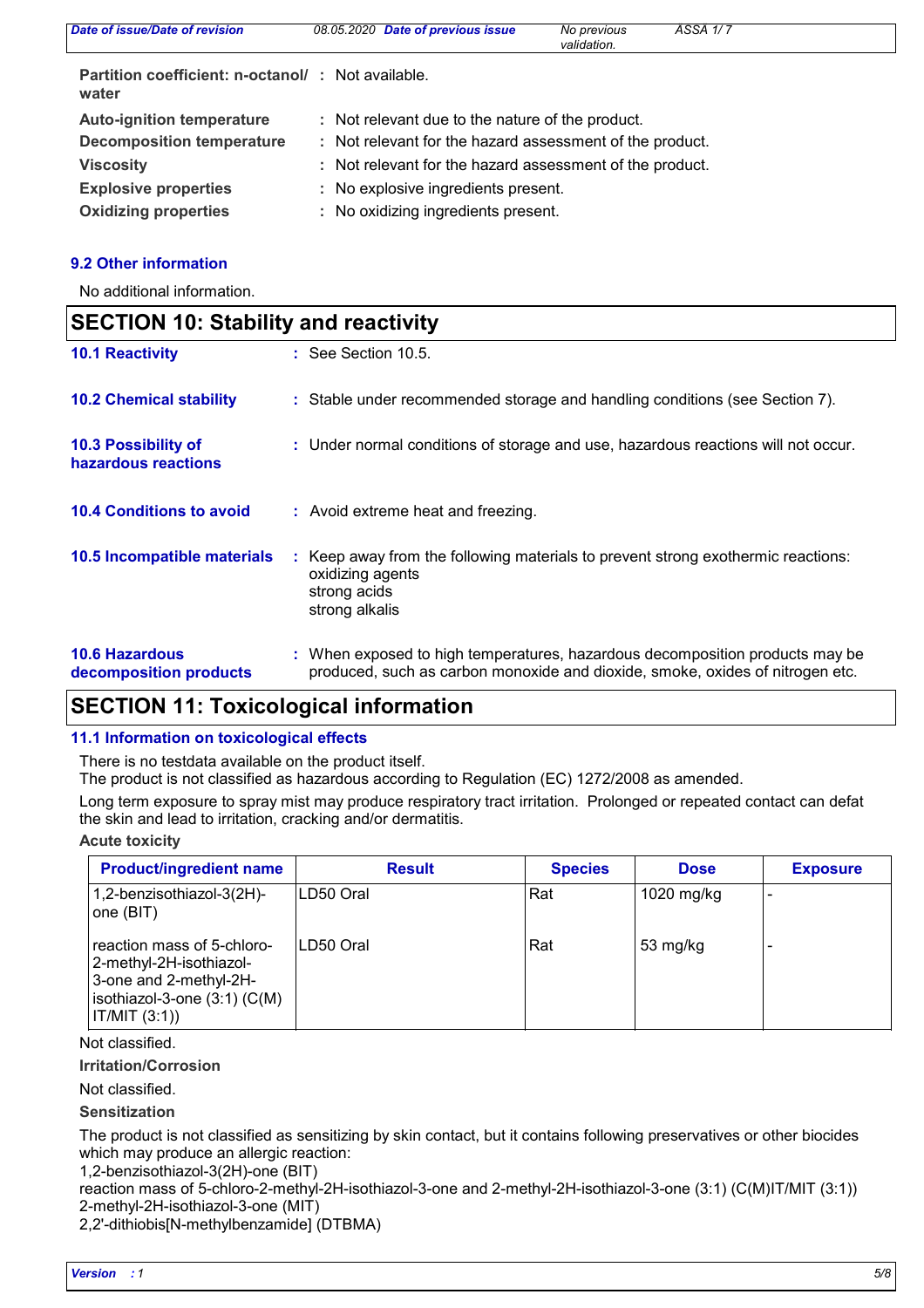*Date of previous issue No previous ÄSSÄ 1/ 7*

*validation.*

**Carcinogenicity Mutagenicity Teratogenicity Reproductive toxicity Specific target organ toxicity (single exposure) Specific target organ toxicity (repeated exposure) Aspiration hazard** Not classified. Not classified. Not classified. Not classified. Not classified. Not classified. Not classified.

# **SECTION 12: Ecological information**

Ecological testing has not been conducted on this product. Do not allow to enter drains, water courses or soil.

The product is not classified as environmentally hazardous according to Regulation (EC) 1272/2008.

#### **12.1 Toxicity**

| <b>Product/ingredient name</b>         | <b>Result</b>        | <b>Species</b>               | <b>Exposure</b> |
|----------------------------------------|----------------------|------------------------------|-----------------|
| 1,2-benzisothiazol-3(2H)-<br>one (BIT) | Acute EC50 0.36 mg/l | Algae - Skeletonema costatum | 72 hours        |
|                                        | Acute LC50 0.74 mg/l | Fish                         | I96 hours       |

#### **12.2 Persistence and degradability**

| <b>Product/ingredient name</b>                                                                                                   | <b>Aquatic half-life</b> | <b>Photolysis</b> | <b>Biodegradability</b> |
|----------------------------------------------------------------------------------------------------------------------------------|--------------------------|-------------------|-------------------------|
| reaction mass of 5-chloro-<br>-2-methyl-2H-isothiazol <br>3-one and 2-methyl-2H-<br>isothiazol-3-one (3:1) (C(M)<br> IT/MIT(3:1) |                          |                   | Readily                 |

| <b>12.3 Bioaccumulative</b> | : No specific data. |
|-----------------------------|---------------------|
| potential                   |                     |

**12.4 Mobility in soil**

| Soil/water partition<br>coefficient (K <sub>oc</sub> ) | : Not available. |
|--------------------------------------------------------|------------------|
| Mobility                                               | : Not available. |

#### **12.5 Results of PBT and vPvB assessment**

This mixture does not contain any substances that are assessed to be a PBT or a vPvB.

**12.6 Other adverse effects :**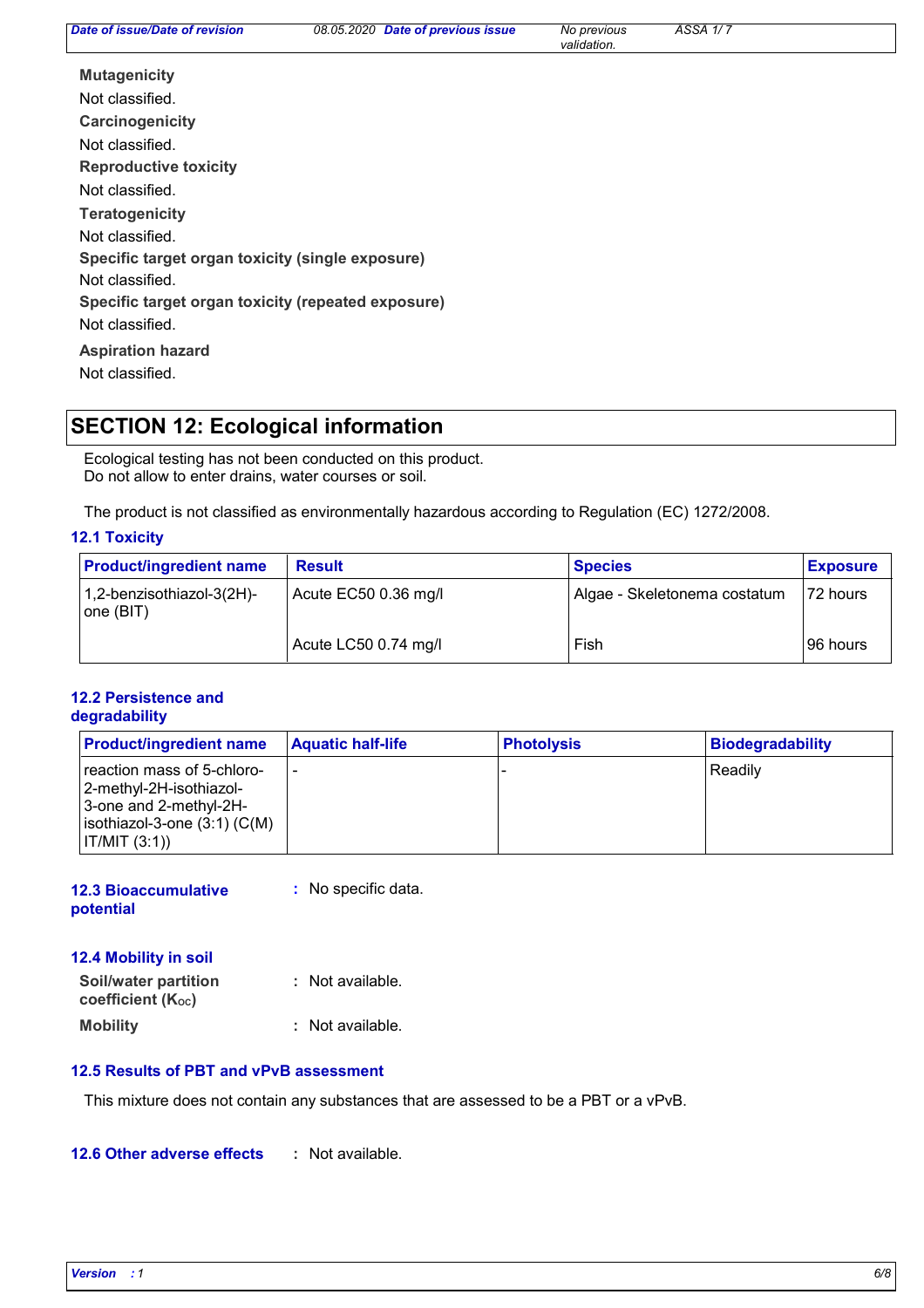*validation.*

# **SECTION 13: Disposal considerations**

#### **13.1 Waste treatment methods**

#### **Product**

```
Methods of disposal :
```
Gather residues into waste containers. Liquid residue must not be emptied into drains or sewage system, but handled in accordance with national regulations. Product residues should be left at special companies which have permission for gathering this kind of wastes.

#### **European waste catalogue (EWC)**

| Waste code | <b>Waste designation</b>                                       |
|------------|----------------------------------------------------------------|
| 1080112    | waste paint and varnish other than those mentioned in 08 01 11 |

If this product is mixed with other wastes, the original waste product code may no longer apply and the appropriate code should be assigned. For further information, contact your local waste authority.

#### **Packaging**

| <b>Methods of disposal</b> | : Empty packaging should be recycled or disposed of in accordance with national |
|----------------------------|---------------------------------------------------------------------------------|
|                            | regulations.                                                                    |

**Special precautions :** : No additional information.

### **SECTION 14: Transport information**

This product is not regulated for carriage according to ADR/RID, IMDG, IATA.

|                                           | <b>ADR/RID</b> | <b>IMDG</b>              | <b>IATA</b>    |
|-------------------------------------------|----------------|--------------------------|----------------|
| 14.1 UN number                            | Not regulated. | Not regulated.           | Not regulated. |
| 14.2 UN proper<br>shipping name           |                |                          |                |
| <b>14.3 Transport</b><br>hazard class(es) |                | $\overline{\phantom{a}}$ |                |
| 14.4 Packing<br>group                     |                | ۰                        |                |
| 14.5<br><b>Environmental</b><br>hazards   | No.            | No.                      | No.            |

#### **14.6 Special precautions for : Transport within user's premises: always transport in closed containers that are user** upright and secure. Ensure that persons transporting the product know what to do in the event of an accident or spillage.

#### **14.7 Transport in bulk according to IMO instruments :** Not available.

### **SECTION 15: Regulatory information**

| EU Regulation (EC) No. 1907/2006 (REACH)         | 15.1 Safety, health and environmental regulations/legislation specific for the substance or mixture |
|--------------------------------------------------|-----------------------------------------------------------------------------------------------------|
| <b>Other EU regulations</b>                      |                                                                                                     |
| <b>Europe inventory</b>                          | : At least one component is not listed.                                                             |
| <b>15.2 Chemical Safety</b><br><b>Assessment</b> | : This product contains substances for which Chemical Safety Assessments are still<br>required.     |